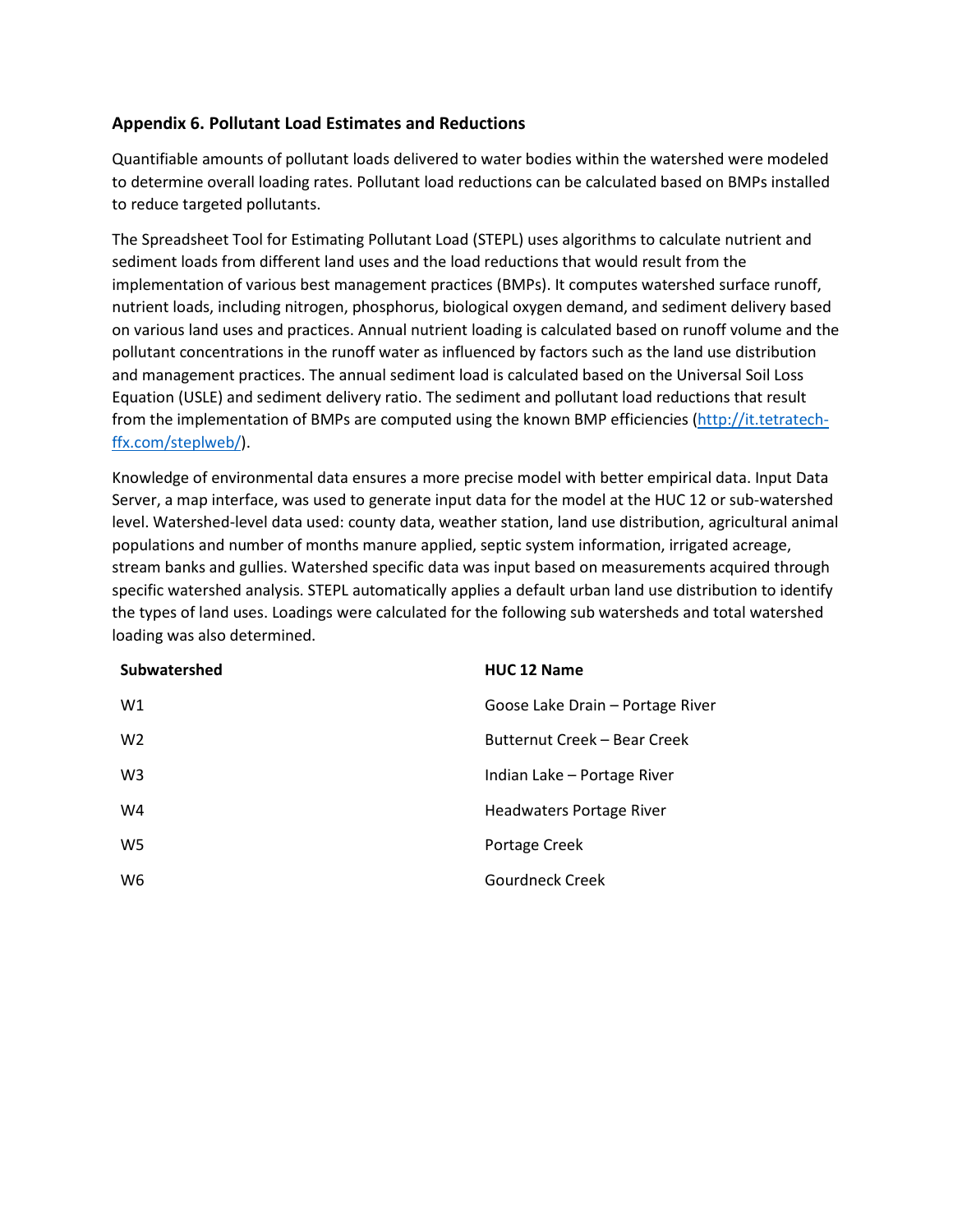Loading estimates were generated based upon specific inputs to each sub-watershed. A base estimate per sub-watershed was determined:

| 1. Total load by subwatershed(s) |                           |                    |                             |                                     |  |
|----------------------------------|---------------------------|--------------------|-----------------------------|-------------------------------------|--|
| Watershed                        | <b>N</b> Load<br>(no BMP) | P Load<br>(no BMP) | <b>BOD Load</b><br>(no BMP) | <b>Sediment</b><br>Load (no<br>BMP) |  |
|                                  | lb/year                   | lb/year            | lb/year                     | t/year                              |  |
| W <sub>1</sub>                   | 193629.8                  | 46764.5            | 360829.0                    | 7098.7                              |  |
| W <sub>2</sub>                   | 68443.5                   | 15943.9            | 132524.7                    | 2820.4                              |  |
| W <sub>3</sub>                   | 125461.7                  | 29408.0            | 241494.0                    | 4694.9                              |  |
| W4                               | 136407.0                  | 32043.1            | 258975.3                    | 5036.0                              |  |
| W <sub>5</sub>                   | 91961.0                   | 21144.2            | 189452.3                    | 3555.1                              |  |
| W <sub>6</sub>                   | 97223.7                   | 21321.4            | 228561.8                    | 3356.9                              |  |
| Total                            | 713126.6                  | 166625.1           | 1411837.0                   | 26561.9                             |  |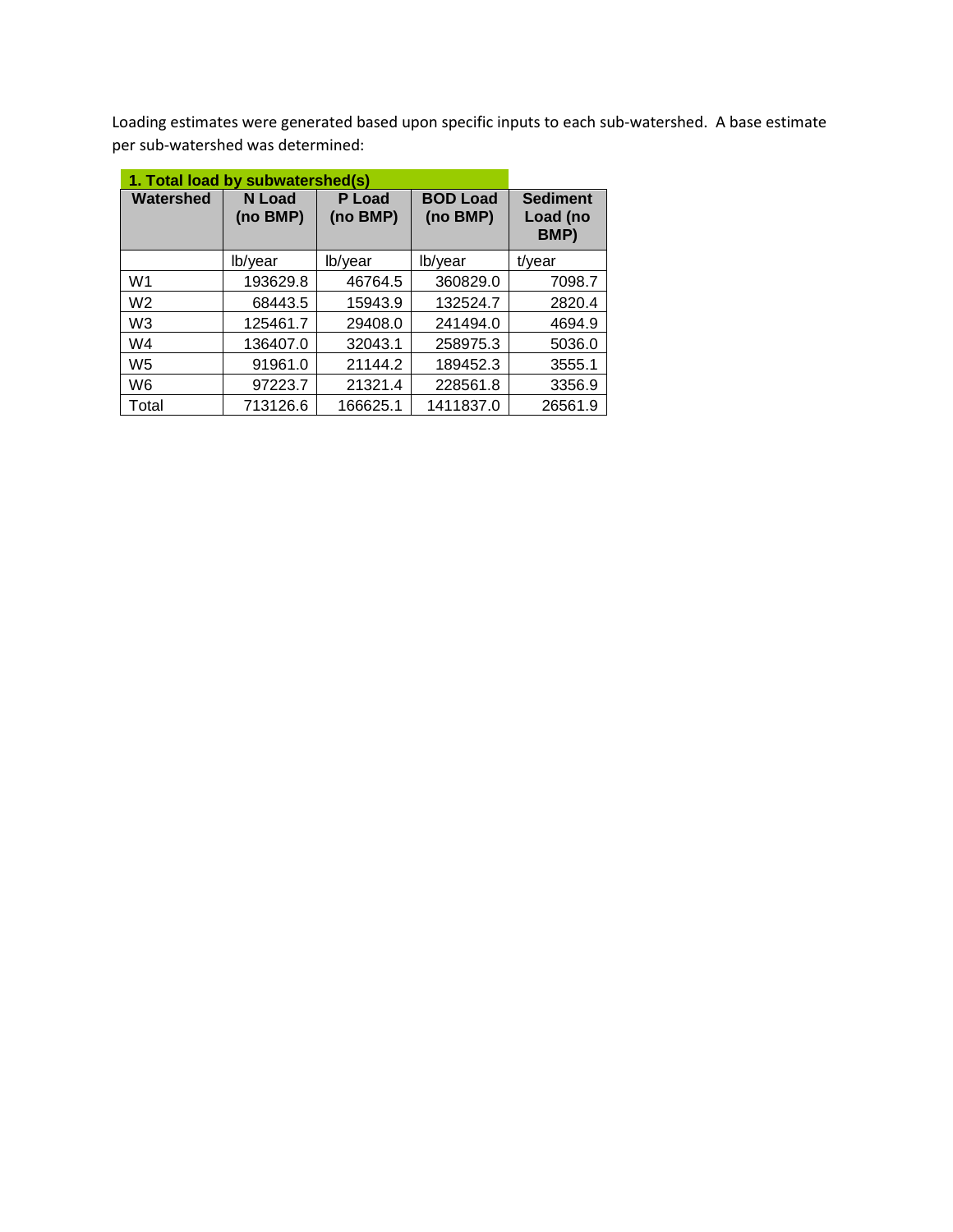

The following charts depict the loads per land use:

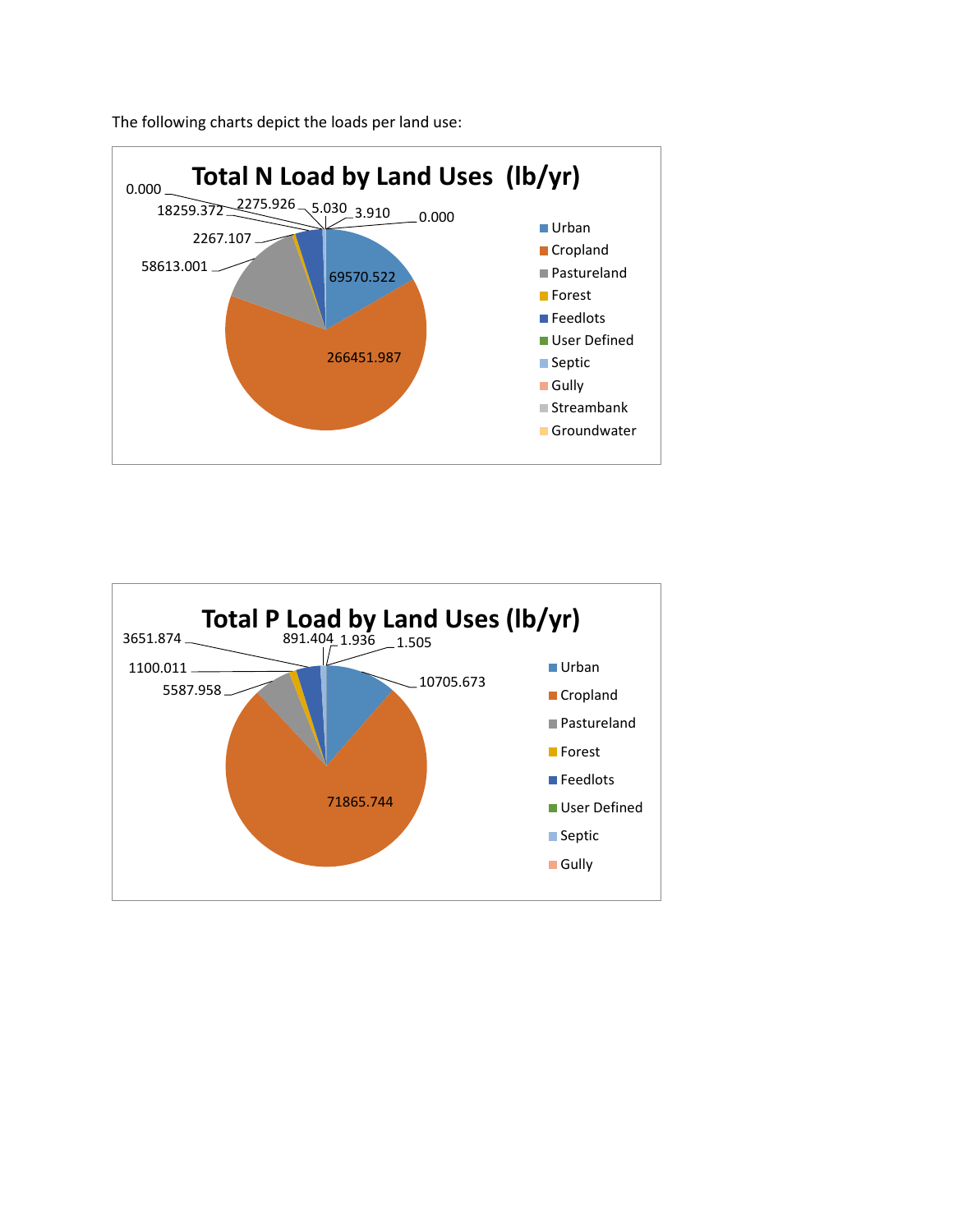

BMPs were applied to known agricultural impairments and agricultural land uses. A combination of cover crops, filter strips, and reduced tillage systems were used. Streambanks and gullies received a bmp restoration with efficiencies of 95%. Urban BMPs were not applied as inventory was directed to agricultural impairments and natural verse unnatural stream degradation.

STEPL worksheets require data entry on specific physical characteristics of the watershed and probable best management practices (BMPs) which can be applied. Some data are constants based on geographic location, soil types, and other factors. Other sets of data can be varied. Particular attention was given to the "affective area" of any BMP. Affective area refers to the total acreage to which a selected BMP practice applies. Since the watershed is mostly in agricultural use, no BMP practice could be retroactively and/or successfully applied to the entire watershed. Therefore, a percentage was applied to each land use type to find the affective area. (Example: Wetlands in the watershed equal 8,797 acres. If BMPs could be applied to affect 10% of the wetland space, the "affective area" would be 88 acres with numbers rounded to the nearest whole.) Because of the uncertainty of the effectiveness of various BMPs on load reduction, the percentage of affective area was adjusted to reflect a 25% rate.

As explained in Chapter 11.4, because of the uncertainty of the effectiveness of various BMPs on load reduction, the percentage of affective area was adjusted to reflect a 25% rate.